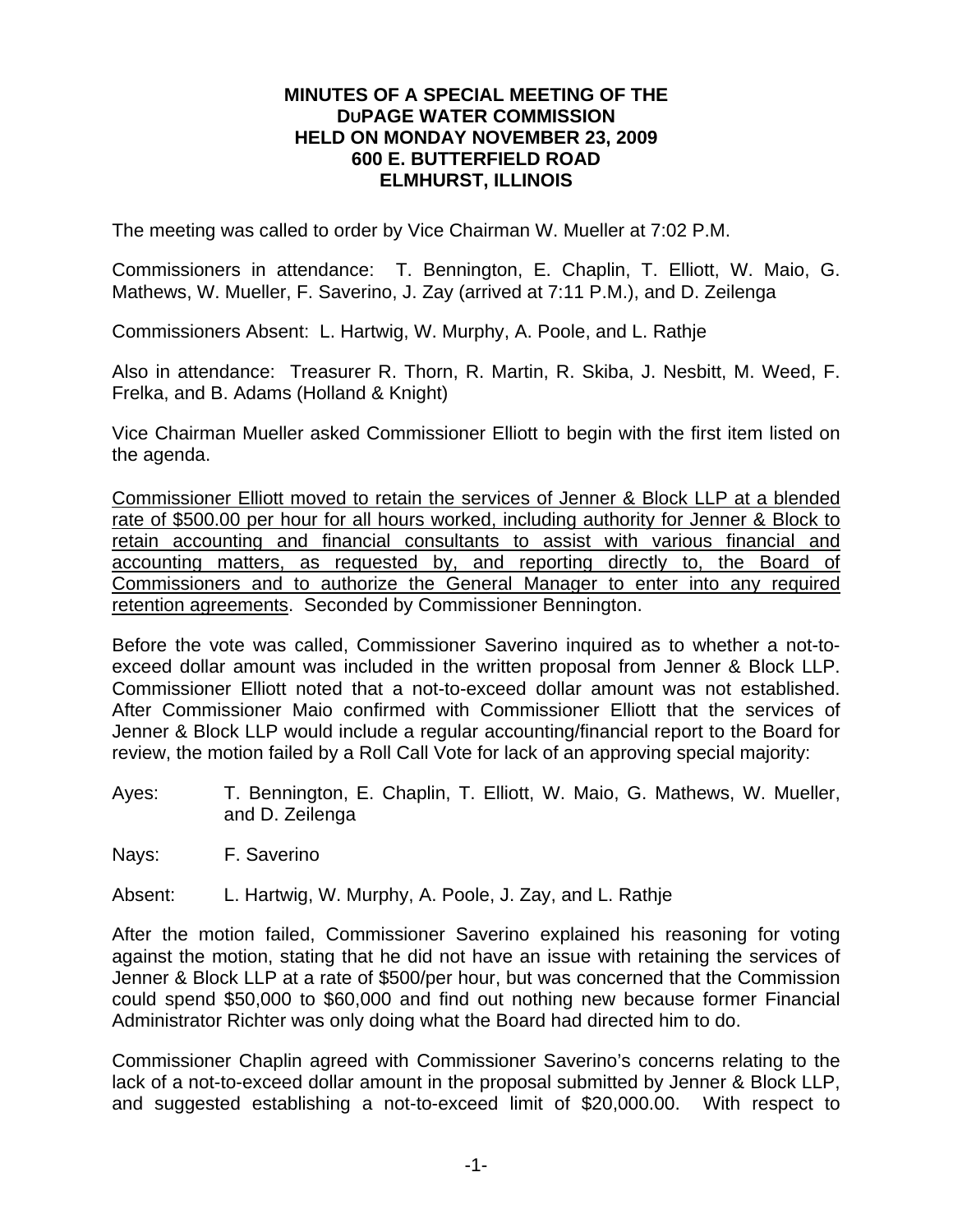Minutes of the 11/23/09 Special Meeting

Commissioner Saverino's other comments, Commissioner Chaplin stated that back in June of 2009, former Financial Administrator Richter was questioned regarding various fund balances and told the Board that the Commission's funds would be fine until 2019 or 2020.

Commissioner Zay arrived at 7:11 P.M.

Commissioner Maio explained that he is willing to go along with a tentative cap and let the Board's liaison work with Jenner & Block LLP on the appropriate amount, noting his concern that a \$20,000.00 cap might only be a week's worth of work. Commissioner Maio then agreed with Commissioner Saverino's statement that former Financial Administrator Richter was only doing what the Board directed him to do but stressed that the Board's decisions were based on the inaccurate financial reports presented.

Commissioner Elliott understood Commissioner Saverino's concerns regarding establishing a not-to-exceed limit, but assured the Board that weekly progress meetings will be scheduled with the team from Jenner & Block LLP and suggested the Board table further discussion until after Executive Session.

Commissioner Maio asked Commissioner Saverino if he would reconsider his vote so the Board could move forward. Commissioner Saverino responded that if he thought there was any chance that funds were missing, he would have no issue with the forensic audit but that did not appear to be the case.

At this point Commissioner Zeilenga recommended that the Board go into Executive Session to discuss the matter in more detail.

Commissioner Zay cautioned the Board against placing blame before all of the facts were known, acknowledging his understanding of Commissioner Saverino's concerns but stating that the Board needs to find out what happened and what needs to be done to change and correct the situation.

Commissioner Bennington moved to go into Executive Session to discuss matters related to discuss matters related to personnel pursuant to 5 ILCS 120/2(c)(1) and (2) and to discuss pending, probable, or imminent litigation pursuant to 5 ILCS 120/2(c)(11). Seconded by Commissioner Zay and unanimously approved by a Roll Call Vote:

Ayes: T. Bennington, E. Chaplin, T. Elliott, W. Maio, G. Mathews, W. Mueller, F. Saverino, J. Zay, and D. Zeilenga

Nays: None

Absent: L. Hartwig, W. Murphy, A. Poole, and L. Rathje

The Board went into Executive Session at 7:18 P.M.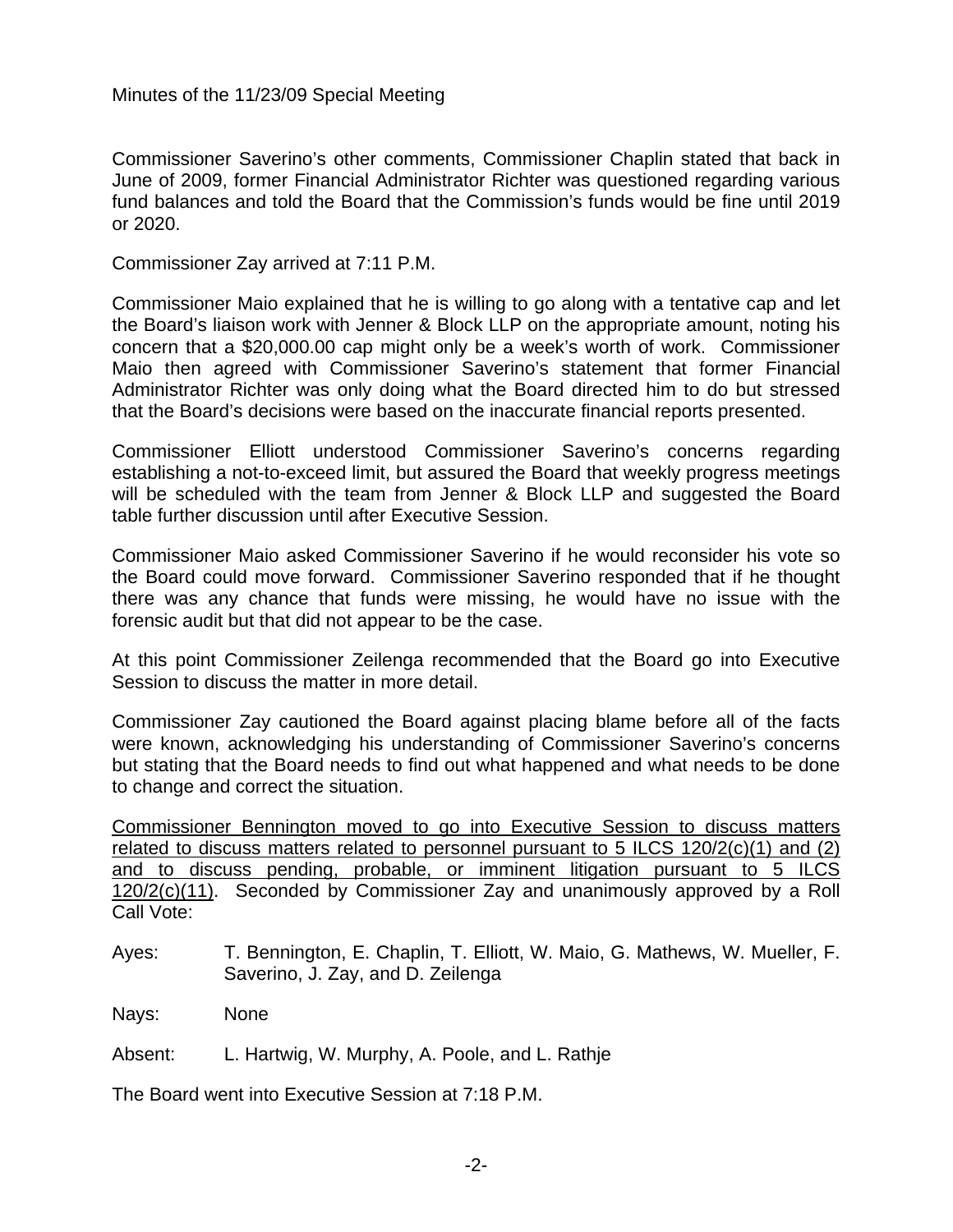Minutes of the 11/23/09 Special Meeting

Commissioner Zeilenga moved to come out of Executive Session at 7:42 P.M. Seconded by Commissioner Maio and unanimously approved by a Voice Vote.

All voted aye. Motion carried.

Commissioner Saverino moved to reconsider the motion to retain the services of Jenner & Block LLP at a blended rate of \$500.00 per hour for all hours worked, including authority for Jenner & Block to retain accounting and financial consultants to assist with various financial and accounting matters, as requested by, and reporting directly to, the Board of Commissioners and to authorize the General Manager to enter into any required retention agreements. Seconded by Commissioner Bennington and unanimously approved by a Roll Call Vote:

- Ayes: T. Bennington, E. Chaplin, T. Elliott, W. Maio, G. Mathews, W. Mueller, F. Saverino, J. Zay, and D. Zeilenga
- Nays: None

Absent: L. Hartwig, W. Murphy, A. Poole, and L. Rathje

Commissioner Maio moved to retain the services of Jenner & Block LLP at a blended rate of \$500.00 per hour for all hours worked, including authority for Jenner & Block to retain accounting and financial consultants to assist with various financial and accounting matters, as requested by, and reporting directly to, the Board of Commissioners and to authorize the General Manager to enter into any required retention agreements. Seconded by Commissioner Saverino and unanimously approved by a Roll Call Vote:

- Ayes: T. Bennington, E. Chaplin, T. Elliott, W. Maio, G. Mathews, W. Mueller, F. Saverino, J. Zay, and D. Zeilenga
- Nays: None

Absent: L. Hartwig, W. Murphy, A. Poole, J. Zay, and L. Rathje

Before the meeting was adjourned, Commissioner Zeilenga asked counsel whether it was permissible to discuss other financial matters at the meeting. General Counsel Adams stated that even though not an agenda item, the Board could proceed with the discussion because no final action would be taken.

Commissioner Zeilenga distributed a worksheet he had prepared with the help of General Manager Martin, former Financial Administrator Skiba, and hired financial advisor Philip Adams covering a 15 year period ending April 30, 2025 and reviewed the mechanisms of the worksheet and how, with the proper level of borrowing, the Commission could resolve the situation rather quickly. Commissioner Zeilenga added that he will be working with General Manager Martin and the financial advisor(s) to prepare for the December Board meeting.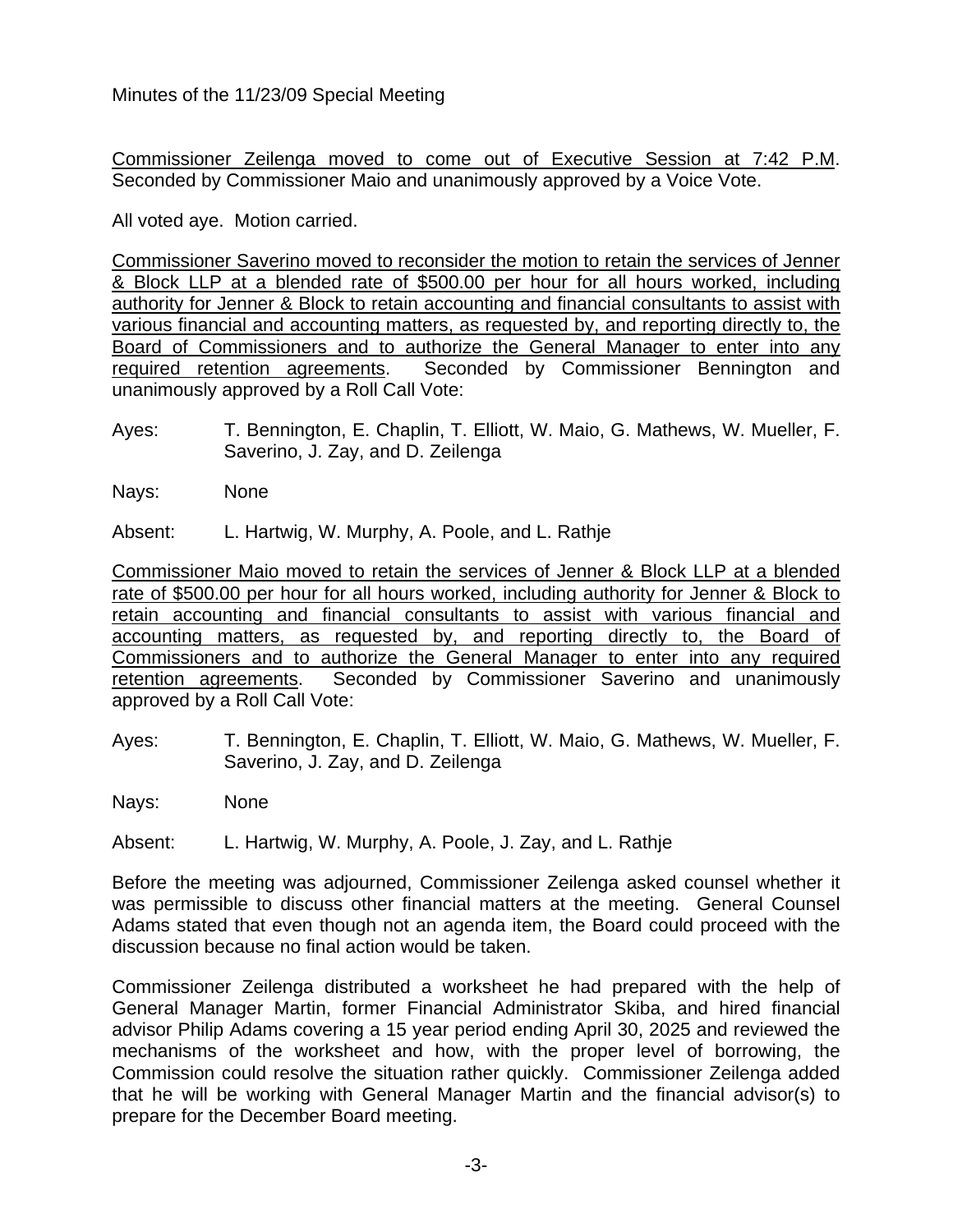After Commissioner Zeilenga concluded his explanation, Commissioner Chaplin voiced her concerns with General Manager Martin working on the budget projection, stating that she would feel more confident if former Financial Administrator Skiba took the lead. Commissioner Zeilenga assured the Board that General Manager Martin was very cooperative and professional during the process of creating the budget projection model. Commissioner Zay shared Commissioner Chaplin's concerns and confirmed with Commissioner Zeilenga that no action on the financing could take place without Board approval, and that the Board will be updated on a weekly basis.

Commissioner Elliott noted the following concerns to be discussed at the December Commission meeting:

- 1) Former Financial Administrator Skiba's restrictions and limitations relating to his IMRF pension; and
- 2) Establishing, at a minimum, a short-term borrowing plan for Board approval next month; and
- 3) Funding of the 2011 General Obligation Bond payment.

After much discussion regarding the 2011 General Obligation Bond payment, former Financial Administrator Skiba explained that the financing is needed in order to pay contractors and abate property taxes for the 2011 bond payment.

Commissioner Bennington commended Commissioner Zeilenga for preparing, in three days, the Sample 2011-2025 Budget Projection Model that was distributed. Commissioner Bennington suggested looking at the Commission's current construction projects to decide if some projects could be delayed; the penalties involved in delaying projects, if any; and the existing bond coverage which Commissioner Zeilenga offered to look at.

Commissioner Zeilenga stated that he was hopeful that Jenner & Block LLP will be identifying how the financial situation occurred and what is needed to move forward. Commissioner Zeilenga further stated that General Manager Martin will be hiring a temporary accountant to help with the day-to-day accounting duties and former Financial Administrator Skiba will be contacting the Illinois Municipal Retirement Fund to find out what options, if any, are available to allow former Financial Administrator Skiba to continue to assist the Commission without jeopardizing his pension.

Commissioner Chaplin strongly urged that for the next couple of weeks, Jenner & Block LLP should focus on determining that no funds are missing before moving forward with other projects.

After the Board confirmed that a special meeting would not be held during the same week as the regularly scheduled Board meeting, it was confirmed that the next special meeting of the Board will be held on Wednesday, December  $2^{nd}$  at 7:00 P.M.